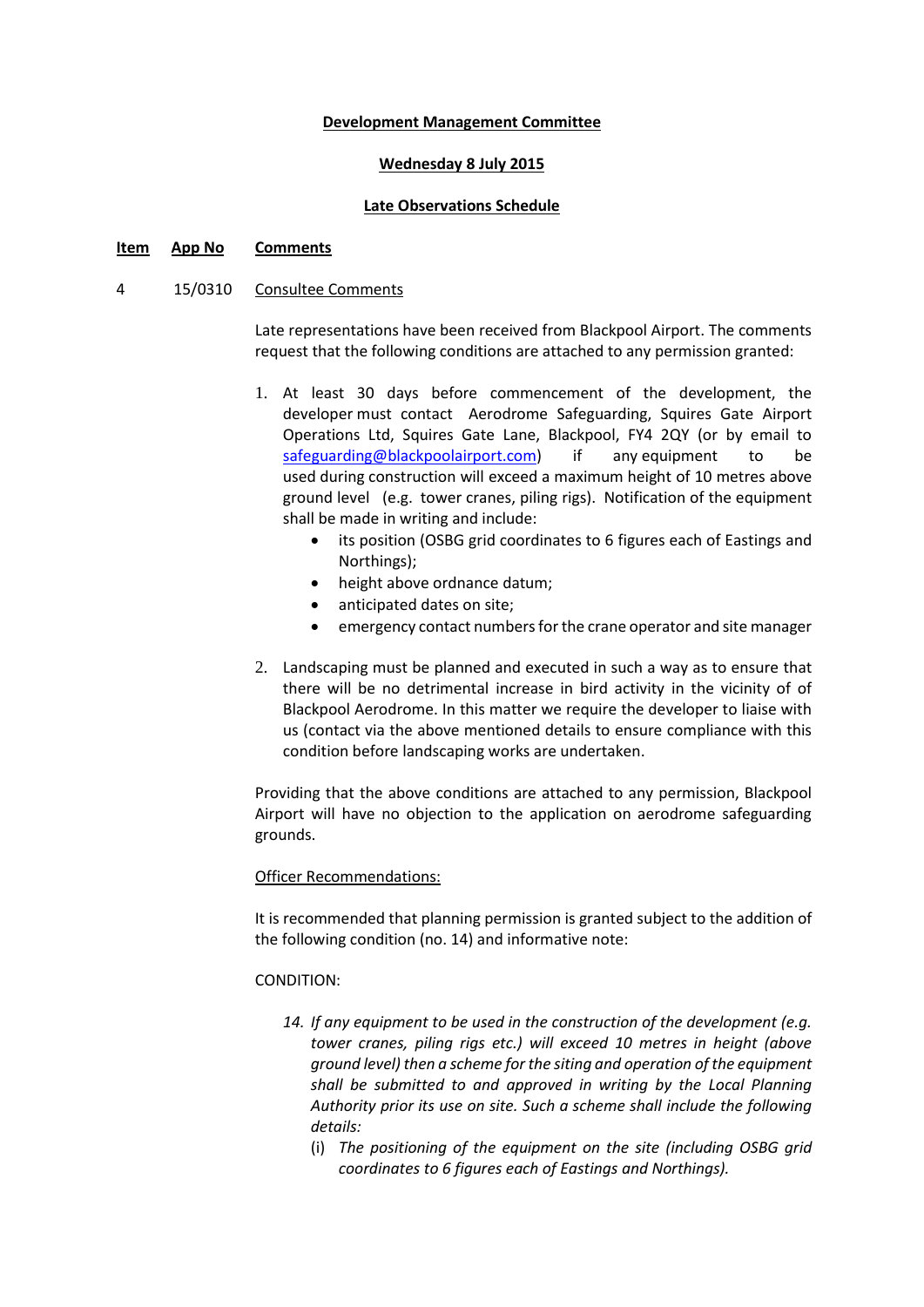- (ii) *The equipment's height above ordnance datum.*
- (iii) *The dates that the equipment will be located on site.*
- (iv) *Emergency contact numbers for the equipment operator and site manager.*

*The development shall thereafter be implemented in full accordance with the details in the duly approved scheme.*

*Reason: In order to ensure that the development does not pose any unacceptable risk to Blackpool Airport in respect of aerodrome safeguarding in accordance with the requirements of Fylde Borough Local Plan policy TR14 and the National Planning Policy Framework*.

#### INFORMATIVE:

*With respect to the requirements of condition 14 of this permission, the applicant is advised to contact Aerodrome Safeguarding, Squires Gate Airport Operations Ltd, Squires Gate Lane, Blackpool, FY4 2QY (or by email to safeguarding@blackpoolairport.com) at least 30 days before the commencement of development to discuss the scope of any scheme to be implemented under this condition. Any lifting equipment must be operated in accordance with BS 7121. Further advice can be found in Civil Aviation Authority Advice Note 4 'Cranes & Other Construction Issues'*.

Recommended condition no. 6 already deals with landscaping. Therefore, no additions or revisions are required in respect of the second condition requested by Blackpool Airport.

#### 5 15/0334 Neighbour comments

A neighbour letter was received during the consultation period for the application, but was mis-filed to the original application not the current one. As such the case officer was not aware of it when preparing the report so it is reported here. This is from the occupiers at 'Manor House' which comments on several issues that are summarised as follows:

- The property on Plot 9 will allow direct uninterrupted views of rear windows and doors to habitable rooms
- The property on Plot 9 will allow direct uninterrupted views of garden and patio areas
- Guidance states that windows at first floor habitable rooms overlook garden areas should be a minimum of 10.5 metres from the boundaries they face plot 9 is 4.8 m from boundary fence
- The property will be an overbearing and dominant structure at the end of our garden
- The property is not in keeping with character of the locality in terms of scale, space around buildings
- The repositioning of the property will further reduce the restricted area available for vehicle movements/parking
- The red line on the submitted plan crosses the boundary of neighbouring